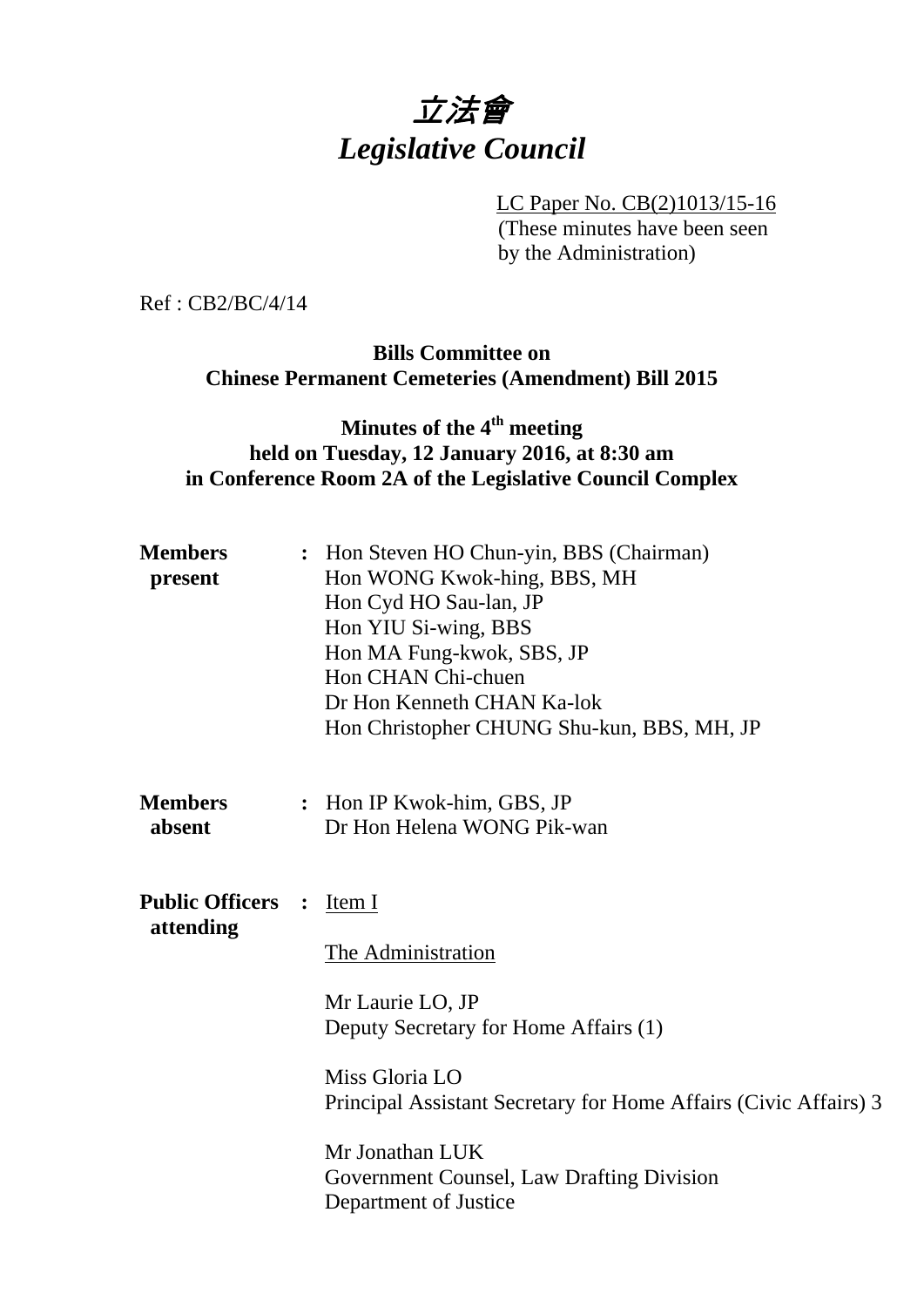| The Board of Management of the Chinese Permanent Cemeteries |
|-------------------------------------------------------------|
|-------------------------------------------------------------|

Ms Brenda LO Executive Director

| <b>Clerk</b> in<br>attendance | $\ddot{\cdot}$ | Miss Josephine SO<br>Chief Council Secretary (2) 2     |
|-------------------------------|----------------|--------------------------------------------------------|
| <b>Staff in</b><br>attendance |                | : Ms Vanessa CHENG<br><b>Assistant Legal Adviser 5</b> |
|                               |                | Ms Wendy LO<br>Senior Council Secretary (2) 2          |
|                               |                | Mr Roger CHUNG<br>Council Secretary (2) 2              |
|                               |                | Miss Emma CHEUNG<br>Legislative Assistant (2) 2        |

#### Action

#### **I. Meeting with the Administration**

(LC Paper Nos. CB(2)595/15-16(01) to (03), CB(3)802/14-15, CB(2)110/15-16(02) to (06) and CB(2)608/15-16(01))

 The Bills Committee deliberated (index of proceedings attached at **Annex A**).

2. The Bills Committee received the Administration's briefing on its response to issues raised by members at the Bills Committee meeting held on 22 December 2015 (LC Paper Nos. CB(2)595/15-16(01) & (02)).

3. The Bills Committee noted that taking into account members' views expressed at the meeting on 22 December 2015, the Administration would consider moving Committee stage amendments ("CSAs") to the Chinese Permanent Cemeteries (Amendment) Bill 2015 ("the Bill") as follows -

(a) to specify in the proposed amended rule 14(2)(b) and the new rule 14A(b) of the Chinese Permanent Cemeteries Rules (Cap. 1112A) ("the Rules") that the Board of Management of the Chinese Permanent Cemeteries ("the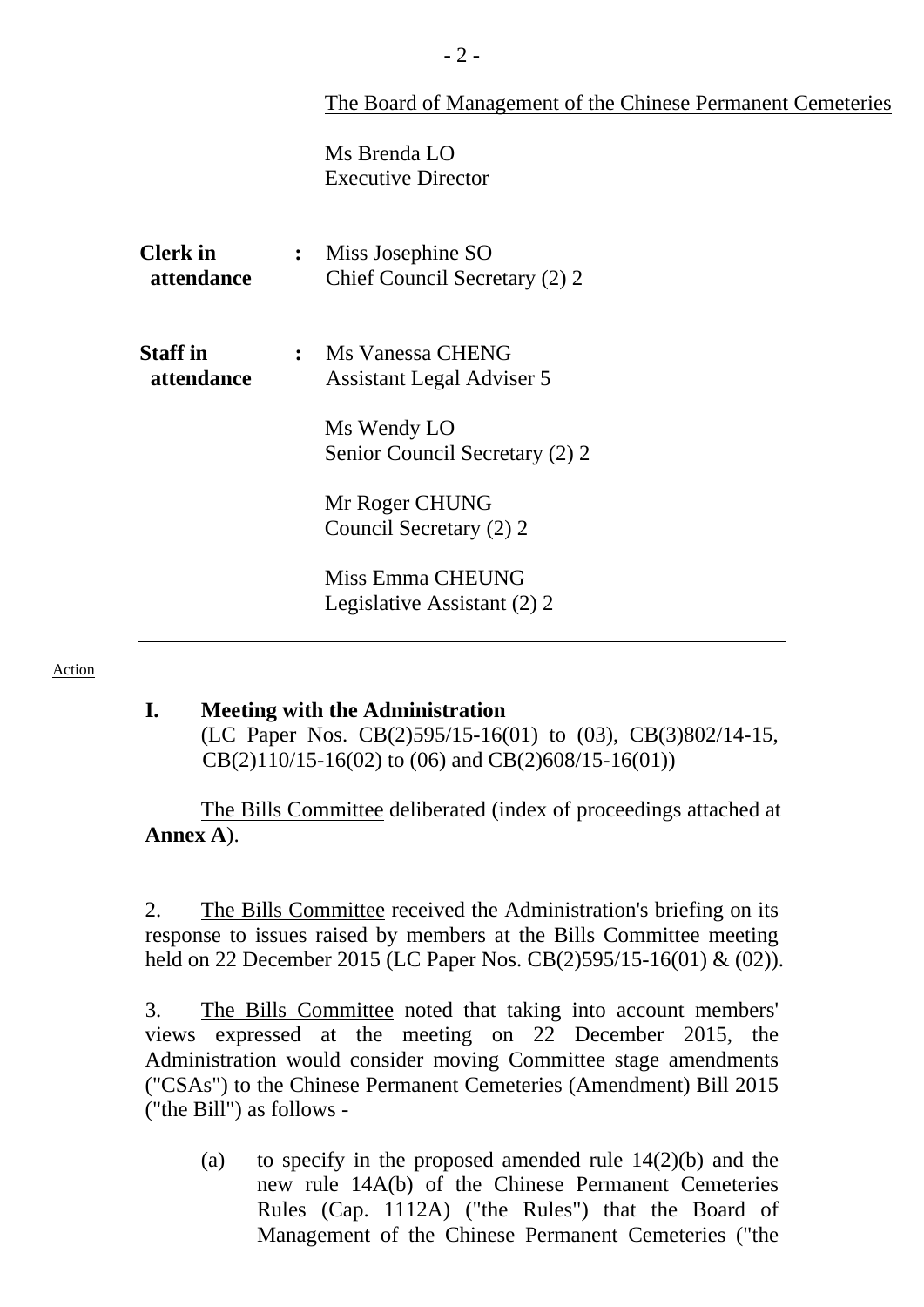Board") should publish a notice in the Gazette and in at least two local Chinese newspapers and at least one local English newspaper stating the Board's intention to disinter and remove human remains and ashes from an exhumable lot, or to cremate human remains removed from an exhumable lot; and

- (b) to set out in item 5 of Schedule 3 to the Rules the fees for multiple interments or burials in the same grave space or urn lot as follows -
	- (i) for an interment of encoffined human remains, the fee for each set of human remains was HK\$3,600; and
	- (ii) for a burial or reburial of skeletal remains or ashes in containers, the fee for each set of skeletal remains or ashes was HK\$1,800.

4. The Bills Committee continued and finished clause-by-clause examination of the Bill (LC Paper No. CB(3)802/14-15), and completed consideration of the draft CSAs proposed by the Administration in response to members' suggestions raised at previous Bills Committee meetings (LC Paper No. CB(2)595/15-16(03)).

Follow-up actions required of the Administration

Admin 5. The Administration was requested to provide written responses to issues/concerns raised by members and the Legal Adviser to the Bills Committee as set out in **Annex B**.

## **II. Any other business**

Date of next meeting

6. Members agreed that the Administration's response to issues raised at the meeting would be circulated to members for reference and the next meeting scheduled for 22 February 2016 at 8:30 am would not be held if members had no specific comments on the Administration's response and raised no other issue for discussion.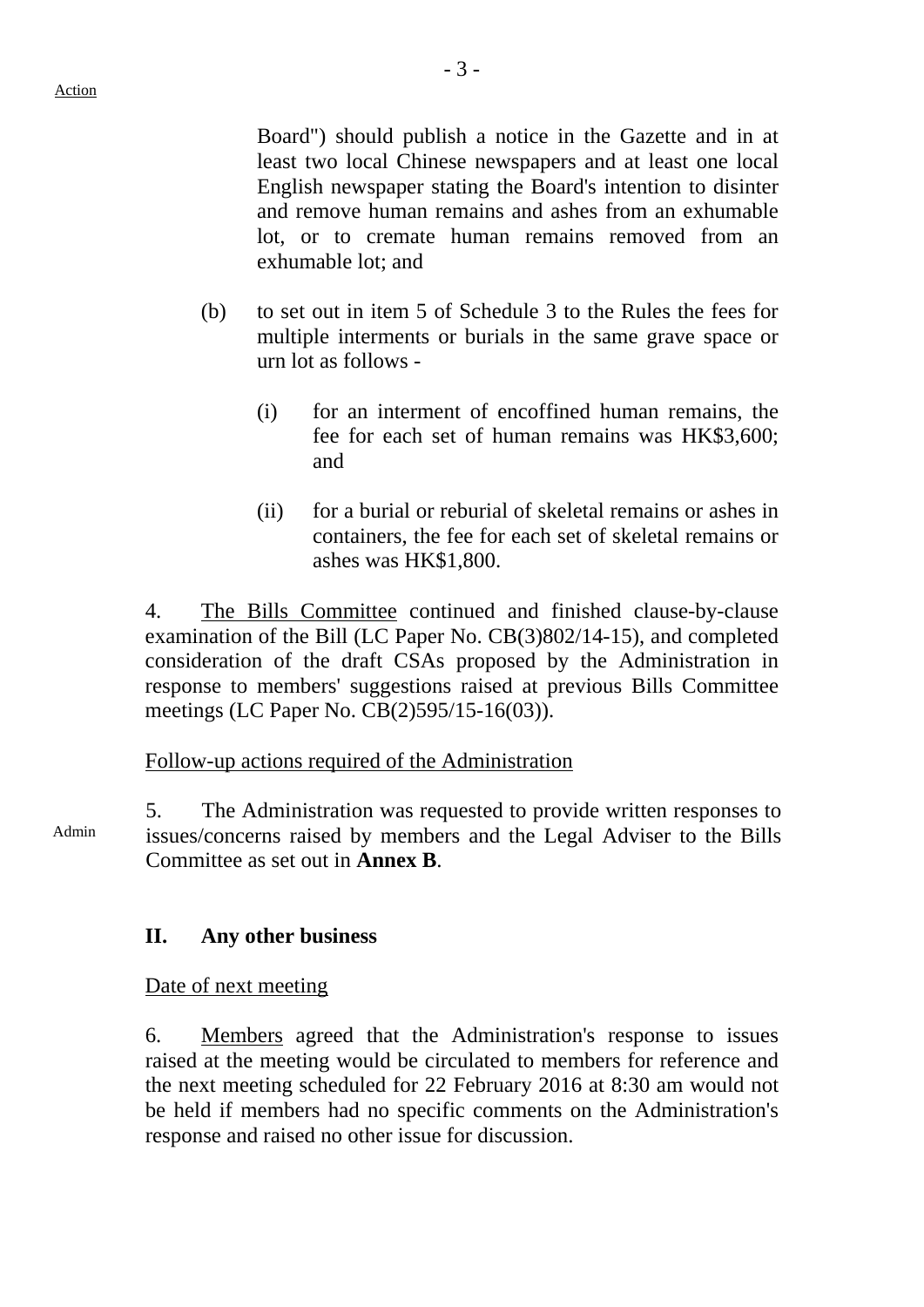7. There being no other business, the meeting ended at 9:52 am.

Council Business Division 2 Legislative Council Secretariat 3 March 2016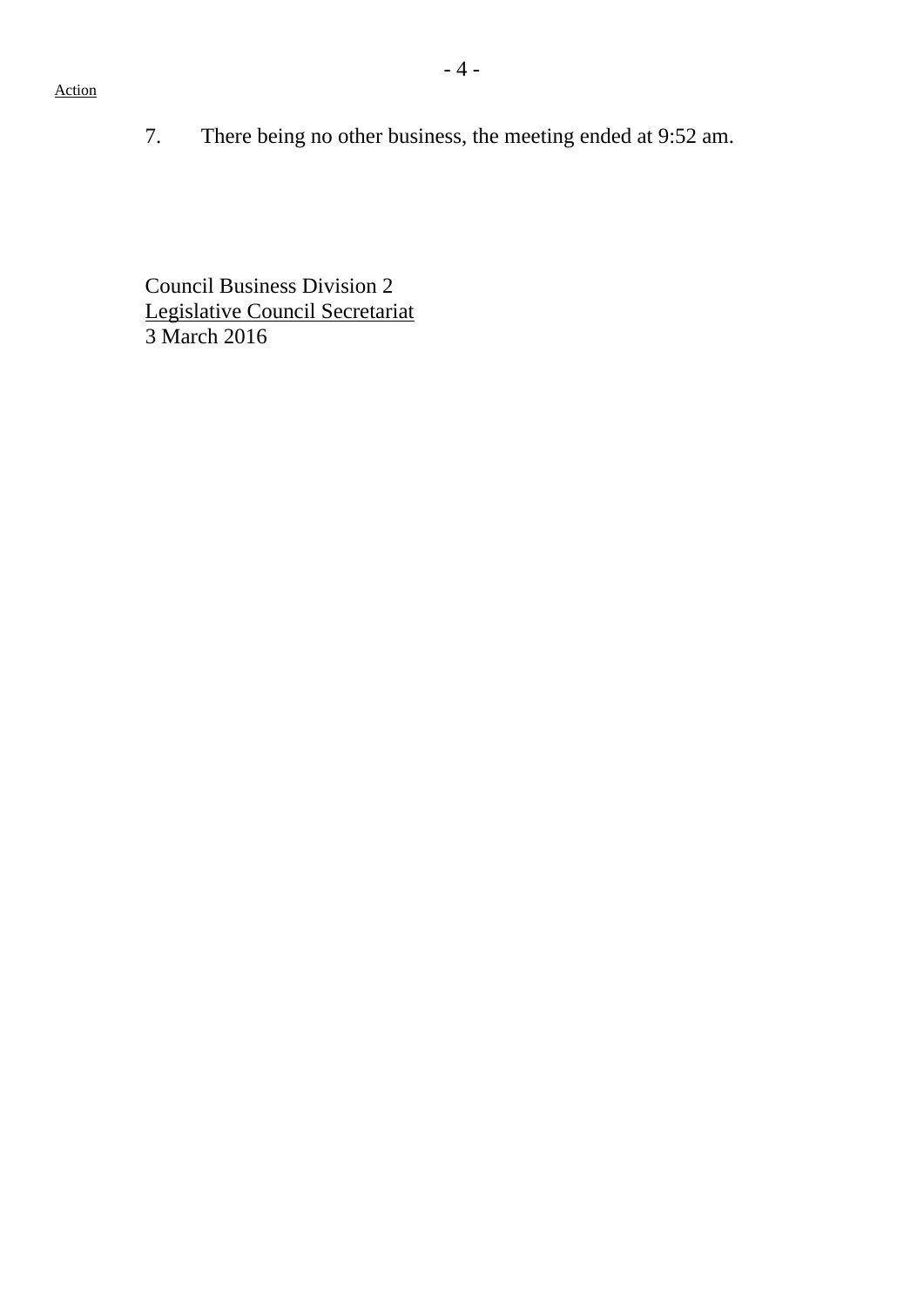## **Proceedings of the 4th meeting of the Bills Committee on Chinese Permanent Cemeteries (Amendment) Bill 2015 on Tuesday, 12 January 2016, at 8:30 am in Conference Room 2A of the Legislative Council Complex**

| <b>Time</b><br>marker | <b>Speaker</b>                           | Subject(s)                                                                                                                                                                                                                                                                                                                                                                                                                                                                                                                                                               | <b>Action</b><br><b>Required</b> |
|-----------------------|------------------------------------------|--------------------------------------------------------------------------------------------------------------------------------------------------------------------------------------------------------------------------------------------------------------------------------------------------------------------------------------------------------------------------------------------------------------------------------------------------------------------------------------------------------------------------------------------------------------------------|----------------------------------|
| $000329 -$<br>000339  | Chairman                                 | The Chairman's opening remarks                                                                                                                                                                                                                                                                                                                                                                                                                                                                                                                                           |                                  |
| $000340 -$<br>001333  | Chairman<br>Admin                        | Briefing by the Administration on its response to<br>issues raised at the Bills Committee meeting held<br>22 December 2015 [LC Paper Nos.<br>on<br>$CB(2)595/15-16(01) \& (02)$ ].                                                                                                                                                                                                                                                                                                                                                                                       |                                  |
|                       |                                          | The Administration's advice that taking into<br>account members' views expressed at the meeting<br>on 22 December 2015, it would consider moving<br>Committee stage amendments ("CSAs") to the<br>Chinese Permanent Cemeteries (Amendment) Bill<br>2015 ("the Bill") as follows -                                                                                                                                                                                                                                                                                        |                                  |
|                       |                                          | (a) to specify in the proposed amended rule<br>$14(2)(b)$ and the new rule $14A(b)$ of the<br>Chinese Permanent Cemeteries Rules (Cap.<br>1112A) ("the Rules") that the Board of<br>Management of the Chinese Permanent<br>Cemeteries ("the Board") should publish a<br>notice in the Gazette and in at least two local<br>Chinese newspapers and at least one local<br>English newspaper stating the Board's intention<br>to disinter and remove human remains and<br>ashes from an exhumable lot, or to cremate<br>human remains removed from an exhumable<br>lot; and |                                  |
|                       |                                          | (b) to set out in item 5 of Schedule 3 to the Rules<br>the fees for multiple interments or burials in the<br>same grave space or urn lot as follows -                                                                                                                                                                                                                                                                                                                                                                                                                    |                                  |
|                       |                                          | for an interment of encoffined human<br>(i)<br>remains, the fee for each set of human<br>remains was HK\$3,600; and                                                                                                                                                                                                                                                                                                                                                                                                                                                      |                                  |
|                       |                                          | for a burial or reburial of skeletal<br>(ii)<br>remains or ashes in containers, the fee<br>for each set of skeletal remains or ashes<br>was HK\$1,800.                                                                                                                                                                                                                                                                                                                                                                                                                   |                                  |
|                       | Clause-by-clause examination of the Bill |                                                                                                                                                                                                                                                                                                                                                                                                                                                                                                                                                                          |                                  |
| $001334 -$            | Chairman                                 | The Bills Committee continued clause-by-clause                                                                                                                                                                                                                                                                                                                                                                                                                                                                                                                           |                                  |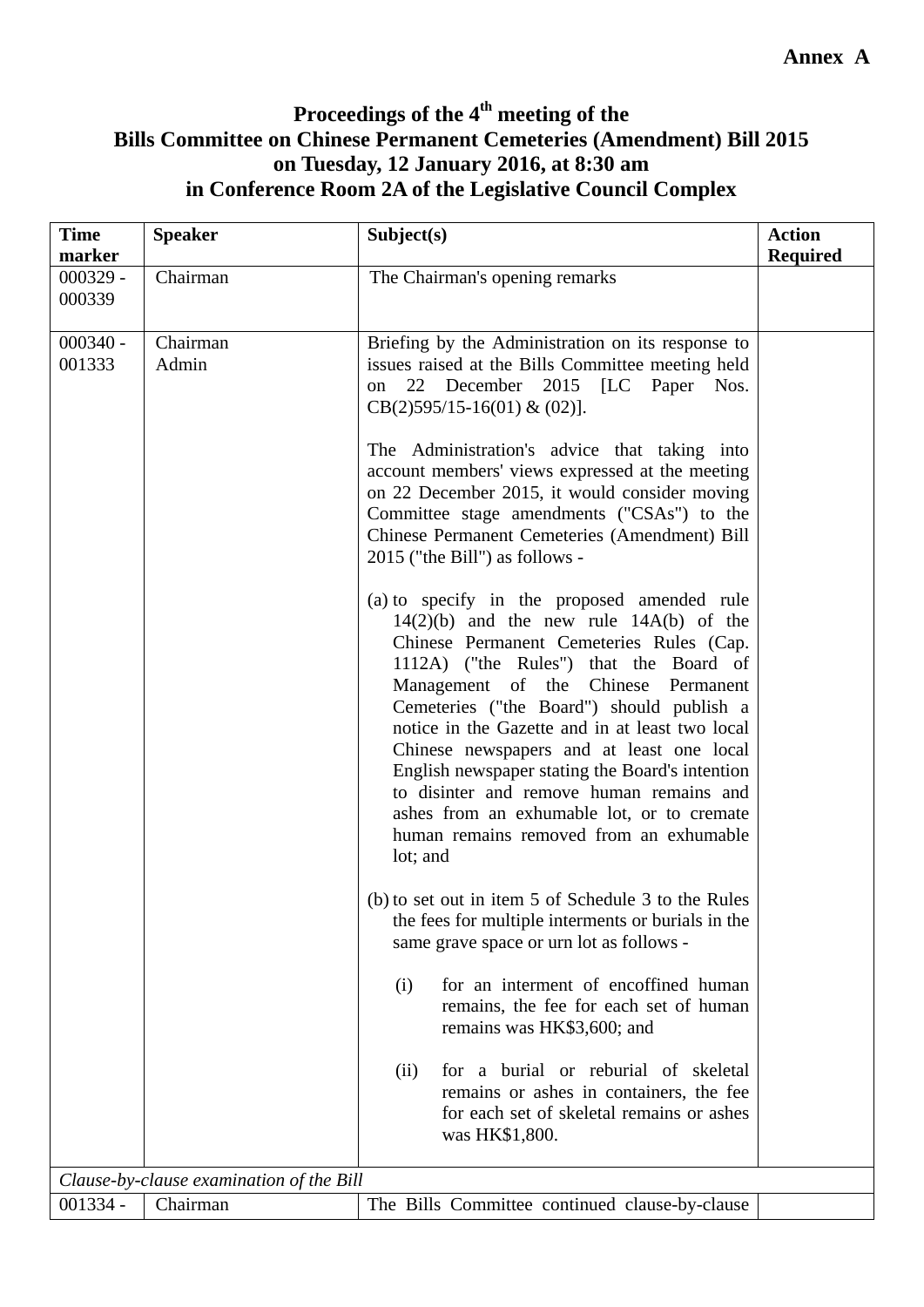| <b>Time</b>          | <b>Speaker</b>                                                                           | Subject(s)                                                                                                                                                                                                                                                                                                                                                                                                                                                                                                                                                                                                                                                                                                                        | <b>Action</b>                                            |
|----------------------|------------------------------------------------------------------------------------------|-----------------------------------------------------------------------------------------------------------------------------------------------------------------------------------------------------------------------------------------------------------------------------------------------------------------------------------------------------------------------------------------------------------------------------------------------------------------------------------------------------------------------------------------------------------------------------------------------------------------------------------------------------------------------------------------------------------------------------------|----------------------------------------------------------|
| marker               |                                                                                          |                                                                                                                                                                                                                                                                                                                                                                                                                                                                                                                                                                                                                                                                                                                                   | <b>Required</b>                                          |
| 002503               | Admin<br>Ms Cyd HO<br>Mr CHAN Chi-chuen                                                  | examination of the Bill, with the aid of the Blue<br>Bill and the marked-up copy of the relevant<br>provisions to be amended by the Bill prepared by<br>the Legal Service Division [LC Paper Nos.<br>$CB(3)802/14-15$ and $CB(2)110/15-16(02)$ ].                                                                                                                                                                                                                                                                                                                                                                                                                                                                                 |                                                          |
|                      |                                                                                          | Part 3 - Amendments to Chinese Permanent<br><b>Cemeteries Rules</b>                                                                                                                                                                                                                                                                                                                                                                                                                                                                                                                                                                                                                                                               |                                                          |
|                      |                                                                                          | Clause 28 which introduced technical amendments<br>to rule 22 of the Rules                                                                                                                                                                                                                                                                                                                                                                                                                                                                                                                                                                                                                                                        |                                                          |
|                      |                                                                                          | Noting that the Bill introduced a number of<br>amendments relating to the drafting aspect of the<br>English text of the Rules with a view to replacing/<br>updating outdated terms and old-style expressions,<br>Ms Cyd HO sought information on the Department<br>of Justice ("DoJ")'s existing policy and practice on<br>modernization of legislation and enquired whether<br>such policy/practice continued to apply in DoJ's<br>drafting of Hong Kong laws including the Bill<br>under scrutiny notwithstanding the appointment of<br>the new Law Draftsman last year and whether<br>relevant guidelines laid down in "Drafting<br>Legislation in Hong Kong: A Guide to Styles and<br>Practices" issued by DoJ were followed. |                                                          |
|                      |                                                                                          | The Administration's advice that by retiring<br>archaic expressions, the Bill under scrutiny had<br>followed the guidelines laid down in "Drafting"<br>Legislation in Hong Kong: A Guide to Styles and<br>Practices", so as to improve the readability and<br>comprehensibility of the Rules. It undertook to<br>provide a written response to address Ms HO's<br>concern.<br>Chi-chuen's<br><b>CHAN</b><br>enquiry<br>Mr<br>and<br>the                                                                                                                                                                                                                                                                                           | <b>Admin</b><br>(para. 3 of<br><b>Annex B</b><br>refers) |
|                      |                                                                                          | Administration's response regarding the proposed<br>amendments to rule 22(3) of the Rules.                                                                                                                                                                                                                                                                                                                                                                                                                                                                                                                                                                                                                                        |                                                          |
| $002504 -$<br>003729 | Chairman<br>ALA5<br>Mr YIU Si-wing<br>Admin<br>Ms Cyd HO<br>Dr Kenneth CHAN<br>The Board | Clause 29 concerning the liability of the Board<br>against damage to any part of a cemetery<br>Noting that the term "terrorist attack" was not<br>defined in any Ordinance of Hong Kong and the<br>use of such a term (which hinged on the liability of<br>the Board) in the proposed amended rule 23 of the<br>Rules might in future trigger arguments between<br>the Board and permittees, the Chairman and the<br>Legal Adviser to the Bills Committee expressed                                                                                                                                                                                                                                                               |                                                          |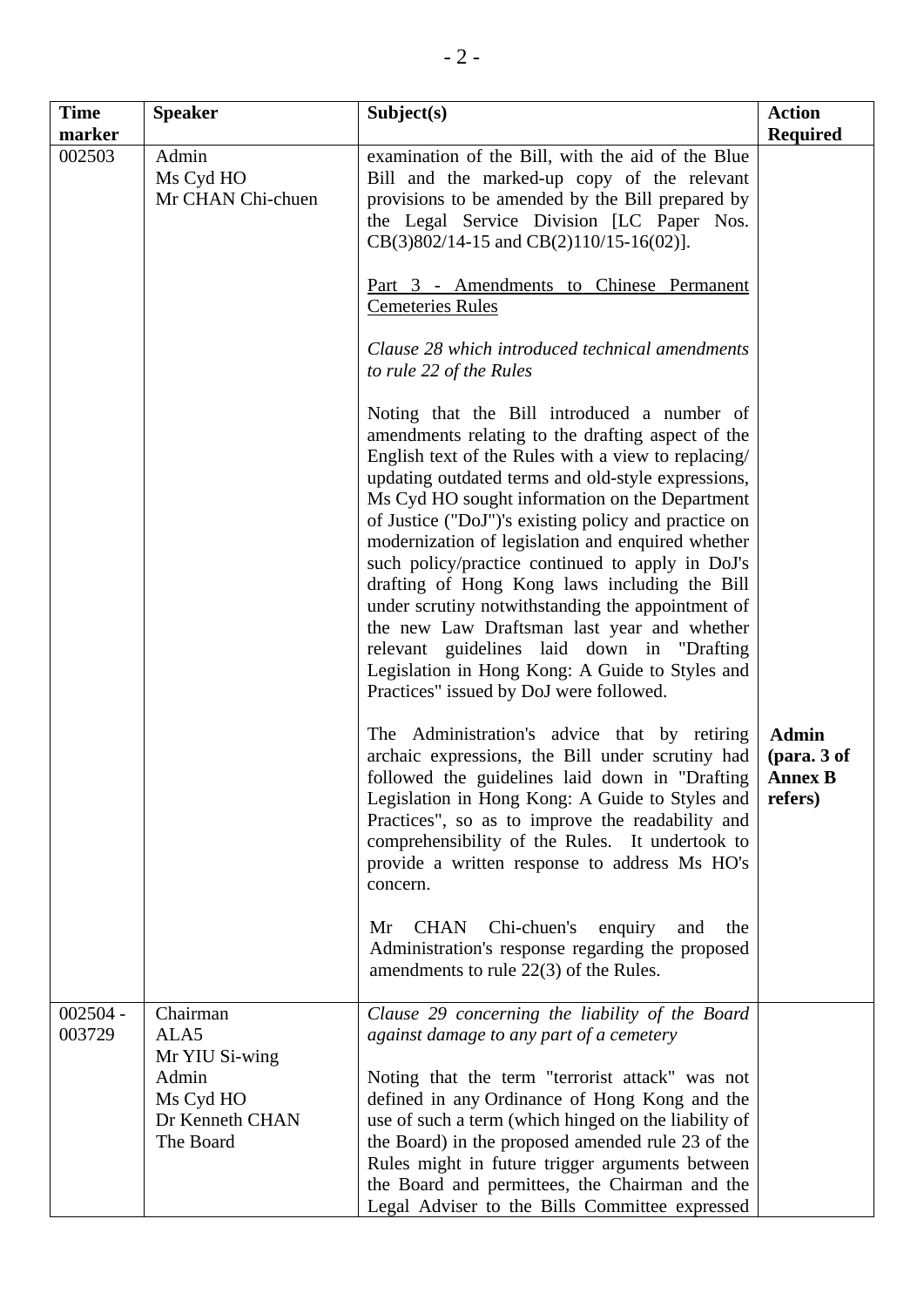| <b>Time</b><br>marker | <b>Speaker</b> | Subject(s)                                                                                                                                                                                                                                                                                                                                                                                                                                                                                                                                                                                                                                                                                                                                                                                                                                                                | <b>Action</b><br><b>Required</b>                                |
|-----------------------|----------------|---------------------------------------------------------------------------------------------------------------------------------------------------------------------------------------------------------------------------------------------------------------------------------------------------------------------------------------------------------------------------------------------------------------------------------------------------------------------------------------------------------------------------------------------------------------------------------------------------------------------------------------------------------------------------------------------------------------------------------------------------------------------------------------------------------------------------------------------------------------------------|-----------------------------------------------------------------|
|                       |                | concern on whether the Administration would, for<br>the sake of clarity, consider spelling out its<br>meaning in the Bill or draw reference to the<br>definition of "terrorist act" under the United<br>Nations (Anti-Terrorism Measures) Ordinance<br>(Cap. 575) which were<br>adopted in<br>other<br>Ordinances and consider proposing CSAs to the<br>Bill to clarify the meaning of "terrorist attack"<br>therein.                                                                                                                                                                                                                                                                                                                                                                                                                                                     |                                                                 |
|                       |                | The Administration's response that given that the<br>term "terrorist act" as defined under the United<br>Nations (Anti-Terrorism Measures) Ordinance had<br>a broader definition, the adoption of "terrorist<br>attack" (which normally involved an act causing<br>damage to something) in the proposed amended<br>rule 23 seemed to be more appropriate.<br>Ms Cyd HO and Dr Kenneth CHAN both<br>considered the proposal of using the term "terrorist"<br>attack"<br>appropriate and straightforward,<br>as<br>"terrorist act" could suggest activities that might<br>not cause any physical damage to a cemetery, e.g.<br>money laundering or provision of financial relief.                                                                                                                                                                                           |                                                                 |
|                       |                | Mr YIU Si-wing's suggestion that as an alternative,<br>the Administration could consider spelling out in<br>the Bill that the Board would not be liable for any<br>damage to any part of a cemetery due to "force<br>majeure" reasons or cases which were beyond<br>control such as theft and criminal damage.<br>The Administration considered it sufficient and<br>clear enough to exempt the Board's damage<br>liability under the circumstances as set out in the<br>proposed amended rule 23. The scope of<br>exemption would be cast too wide if the Board<br>was not liable for any damage due to various force<br>majeure reasons. The Board's view that adopting<br>the term "force majeure" might cause ambiguities<br>in future about the Board's liability against<br>damage. The present drafting of the proposed<br>new rule 23 could achieve the purposes. |                                                                 |
|                       |                | The Administration was requested to provide a<br>response to the concerns and observations of<br>members/the Legal Adviser to the Bills Committee<br>regarding the term "terrorist attack" in the<br>proposed amended rule 23.                                                                                                                                                                                                                                                                                                                                                                                                                                                                                                                                                                                                                                            | <b>Admin</b><br>$(\text{para. } 1(a))$<br>of Annex B<br>refers) |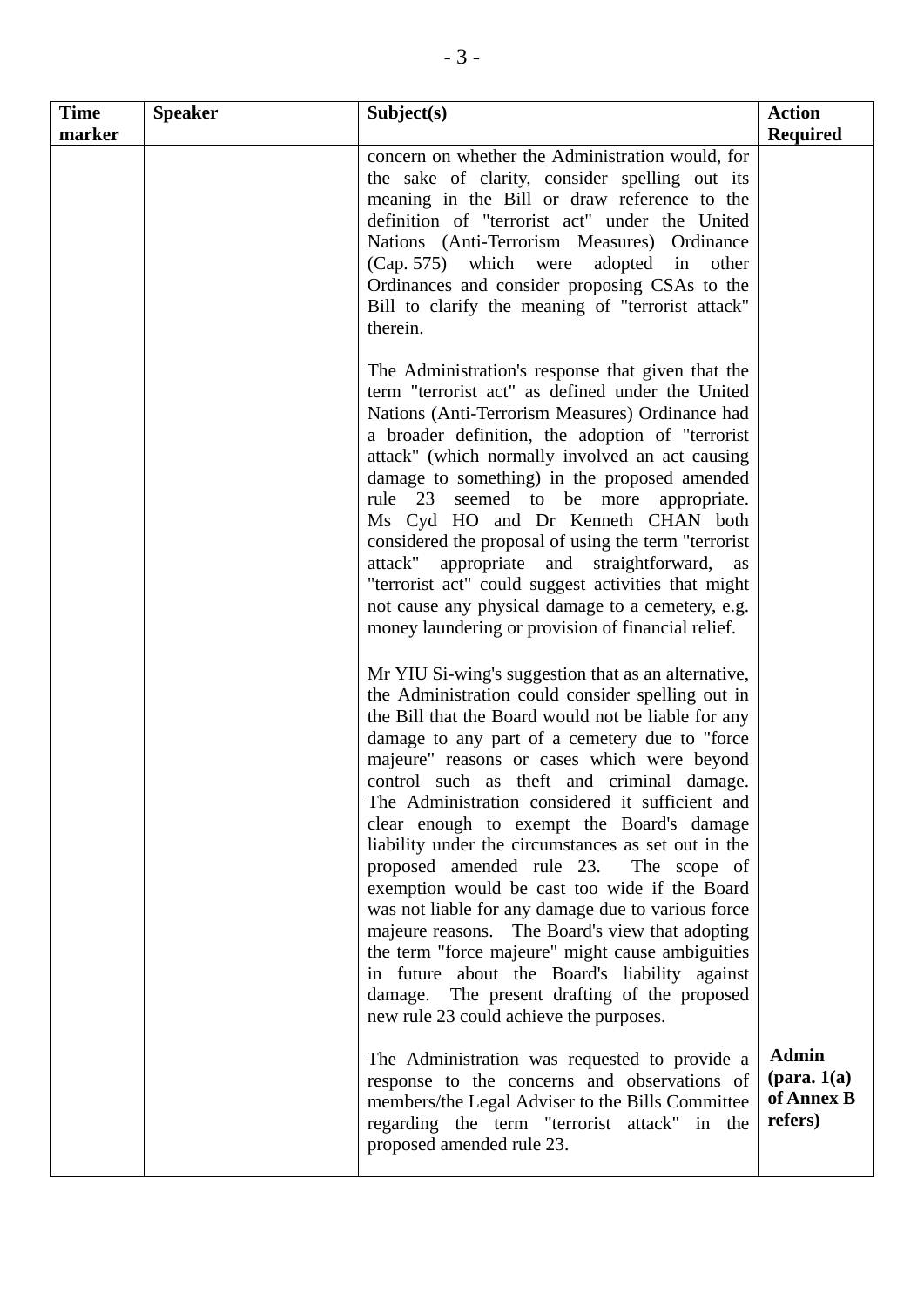| <b>Time</b><br>marker | <b>Speaker</b>                                                | Subject(s)                                                                                                                                                                                                                                                                                                                                                                                                                                                                                                                                                                                                                                                                                                                                                                                                                                                                                                                                                                                                                                                                                                                                                                                                                   | <b>Action</b><br><b>Required</b>                              |
|-----------------------|---------------------------------------------------------------|------------------------------------------------------------------------------------------------------------------------------------------------------------------------------------------------------------------------------------------------------------------------------------------------------------------------------------------------------------------------------------------------------------------------------------------------------------------------------------------------------------------------------------------------------------------------------------------------------------------------------------------------------------------------------------------------------------------------------------------------------------------------------------------------------------------------------------------------------------------------------------------------------------------------------------------------------------------------------------------------------------------------------------------------------------------------------------------------------------------------------------------------------------------------------------------------------------------------------|---------------------------------------------------------------|
| $003730 -$<br>004706  | Chairman<br>Mr CHAN Chi-chuen<br>Admin<br>Ms Cyd HO           | Regarding the proposed amended rule $22(3)$ of the<br>Rules which also related to damage liabilities of<br>the Board, Mr CHAN Chi-chuen and Ms Cyd HO<br>expressed concern as to whether the Board would<br>be liable for any loss of mementos or damage to<br>any grave space, urn lot or niche arising from any<br>cause, including such as criminal damage or<br>"tomb/grave raid (盜墓)", as a result of the<br>Board's failure to discharge its operation and<br>responsibilities<br>properly<br>management<br><b>or</b><br>negligence of/errors committed by the Board or its<br>cemetery servants or agents in ensuring the<br>security of Chinese Permanent Cemeteries<br>('CPCs').<br>The Administration's advice that -<br>(a) under the proposed amended rule $22(3)$ , the<br>Board would not be liable for any loss or<br>damage to the items, whether movable or<br>immovable, which were placed at any grave,<br>urn lot or niche; and<br>(b) criminal activities causing loss or damage to<br>the items/other cemetery facilities would need<br>to be handled according to existing laws. So<br>far, there had never been any case of tomb or<br>grave raid recorded in the four CPCs managed<br>by the Board. |                                                               |
|                       |                                                               | The Administration was requested to clarify the<br>Board's liability against loss or damage under the<br>above circumstances as referred to by members<br>the<br>of the<br>provide<br>scope<br>Board's<br>and<br>responsibilities in managing cemetery facilities for<br>members' reference.                                                                                                                                                                                                                                                                                                                                                                                                                                                                                                                                                                                                                                                                                                                                                                                                                                                                                                                                 | <b>Admin</b><br>$1 (para. 2 of)$<br><b>Annex B</b><br>refers) |
| $004707 -$<br>005226  | Chairman<br>Ms Cyd HO<br>The Board<br>Admin<br>Mr YIU Si-wing | Referring to the proposed amended rule 23 of the<br>Rules, Ms Cyd HO asked whether the Board<br>would be liable to pay compensation for damage to<br>any grave space, urn lot or niche if subsidence was<br>caused by excavation works as required by the<br>Board or poor design and maintenance of facilities<br>in CPCs or otherwise caused by the negligence of<br>the Board or its servants or agents. Her view that<br>the Board should be held liable if the subsidence<br>was caused by the Board. The Chairman shared a<br>similar view with Ms HO.<br>Mr YIU Si-wing also sought clarification as to                                                                                                                                                                                                                                                                                                                                                                                                                                                                                                                                                                                                               |                                                               |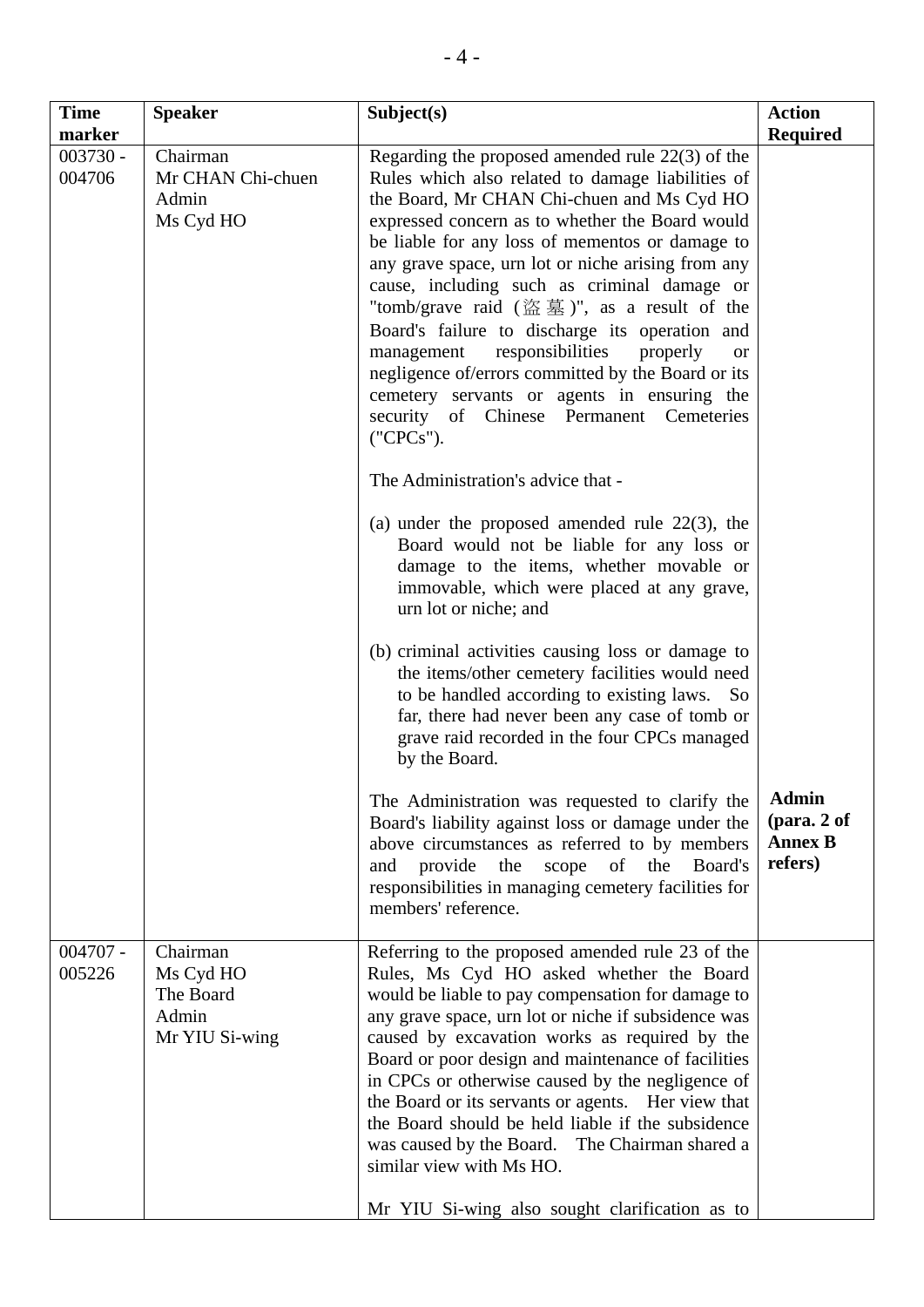| <b>Time</b><br>marker | <b>Speaker</b>                                      | Subject(s)                                                                                                                                                                                                                                                                                                                                                                                                                                                                                                                                                                        | <b>Action</b><br><b>Required</b>                                |
|-----------------------|-----------------------------------------------------|-----------------------------------------------------------------------------------------------------------------------------------------------------------------------------------------------------------------------------------------------------------------------------------------------------------------------------------------------------------------------------------------------------------------------------------------------------------------------------------------------------------------------------------------------------------------------------------|-----------------------------------------------------------------|
|                       |                                                     | whether the Board would hold a third party liable<br>if the subsidence was caused by that third party.<br>The Board's advice that according to records, there<br>had never been any incidence of subsidence<br>caused by negligence of the Board in its four<br>Given members' concerns,<br>cemeteries.<br>the<br>Administration undertook to provide a written<br>response to the issues raised by members.                                                                                                                                                                      | <b>Admin</b><br>$(\text{para. } 1(b))$<br>of Annex B<br>refers) |
| $005227 -$<br>005759  | Chairman<br>Admin<br>Mr CHAN Chi-chuen<br>The Board | Clauses 30 and 31<br>In response to Mr CHAN Chi-chuen's enquiries,<br>the Board advised that it would request the<br>permittee concerned to carry out repair works to a<br>grave space/an urn lot/a niche where necessary but<br>no deadline would be set for such repairs. For<br>the protection of public safety, the Board would<br>carry out urgent repairs on behalf of the permittee<br>and recover from him/her the expenses incurred<br>for the repairs (except for temporary works). The<br>Board would maintain close liaison with the<br>permittee during the process. |                                                                 |
| $005800 -$<br>010114  | Chairman<br>Ms Cyd HO<br>Admin                      | Clause 32 which amended the First Schedule to<br>the Rules<br>Ms Cyd HO's enquiry and the Administration's<br>response concerning subscribers' privileges with<br>regard to free allotment and reservation of sites in<br>CPCs for burial purposes.                                                                                                                                                                                                                                                                                                                               |                                                                 |
| $010115 -$<br>010543  | Chairman<br>Admin                                   | Clause 33 which amended the Third Schedule to<br>the Rules                                                                                                                                                                                                                                                                                                                                                                                                                                                                                                                        |                                                                 |
| $010544 -$<br>010708  | Admin                                               | Part 4 - Amendments relating to headings of<br>provisions<br>Clause 34 and the Schedule which added Part<br>headings to the Rules.                                                                                                                                                                                                                                                                                                                                                                                                                                                |                                                                 |
| $010709 -$<br>012017  | Admin<br>Chairman                                   | Briefing by the Administration on its proposed<br>CSAs to the Bill in response to members'<br>raised<br>at previous<br>suggestions<br>meetings<br>[LC Paper Nos.<br>$CB(2)595/15-16(03)$<br>and<br>$CB(2)608/15-16(01)$ ].<br>In response to the Chairman's enquiry, the<br>Administration advised that the proposed CSAs to<br>amend section 7 of the Chinese Permanent                                                                                                                                                                                                          |                                                                 |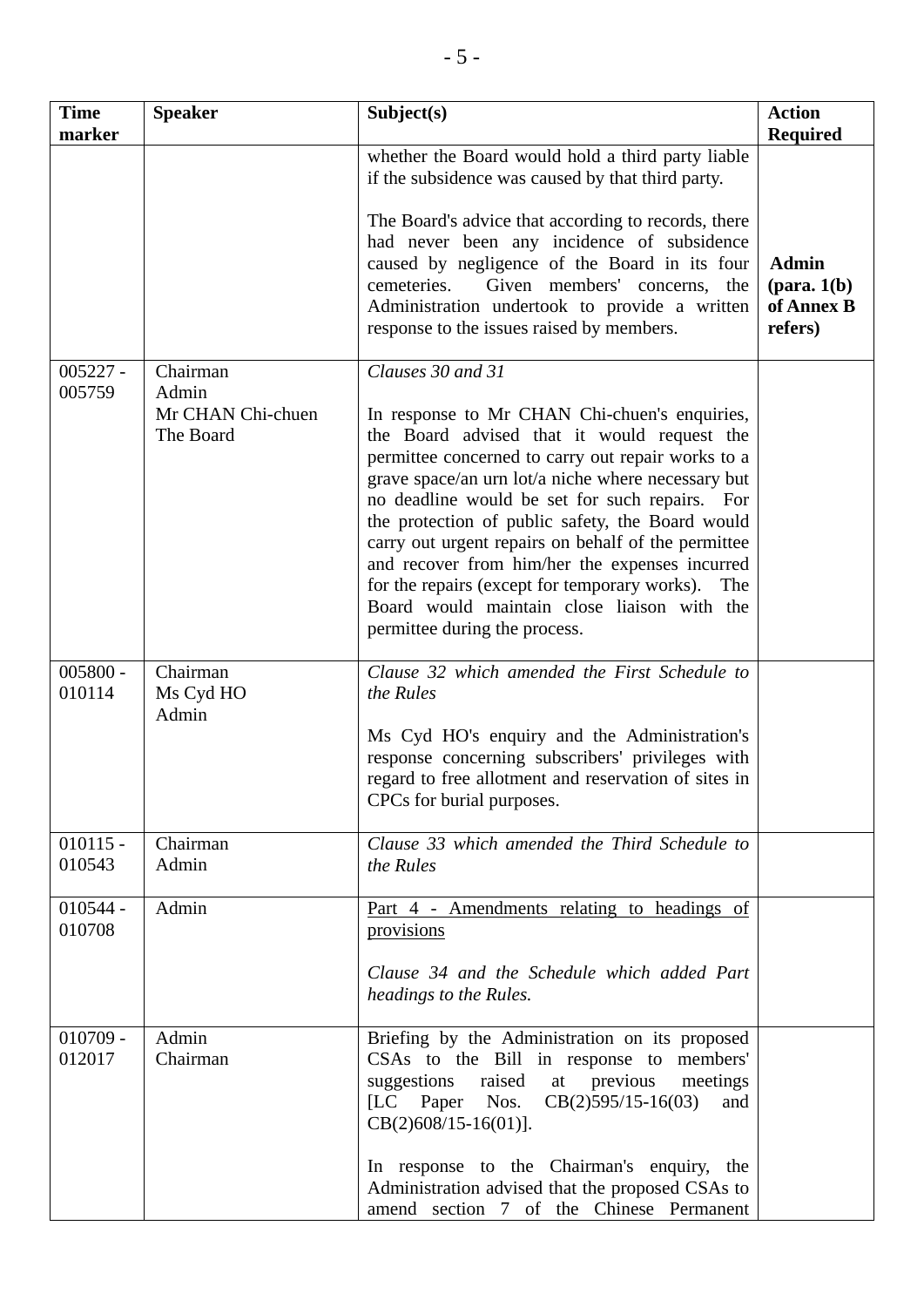| <b>Time</b><br>marker | <b>Speaker</b>                                   | Subject(s)                                                                                                                                                                                                                                                                                                                                                                                                                                                                                                                                                                               | <b>Action</b><br><b>Required</b> |
|-----------------------|--------------------------------------------------|------------------------------------------------------------------------------------------------------------------------------------------------------------------------------------------------------------------------------------------------------------------------------------------------------------------------------------------------------------------------------------------------------------------------------------------------------------------------------------------------------------------------------------------------------------------------------------------|----------------------------------|
|                       |                                                  | Cemeteries Ordinance (Cap.1112) would stipulate<br>more clearly the power of the Board to donate to<br>any charity operating for the benefit of the<br>community of Hong Kong or "any sector" of that<br>community, instead of "a particular sector" of the<br>community", so as to avoid ambiguity and better<br>reflect the policy intent.<br>The Legal Adviser to the Bills Committee<br>confirmed that no difficulties relating to the legal<br>and drafting aspects of the CSAs proposed by the<br>Administration had been identified. The Bills<br>Committee supported these CSAs. |                                  |
| $012018 -$<br>012330  | Chairman<br>Ms Cyd HO<br>Dr Kenneth CHAN<br>ALA5 | The Chairman's closing remarks                                                                                                                                                                                                                                                                                                                                                                                                                                                                                                                                                           |                                  |

Council Business Division 2 Legislative Council Secretariat 3 March 2016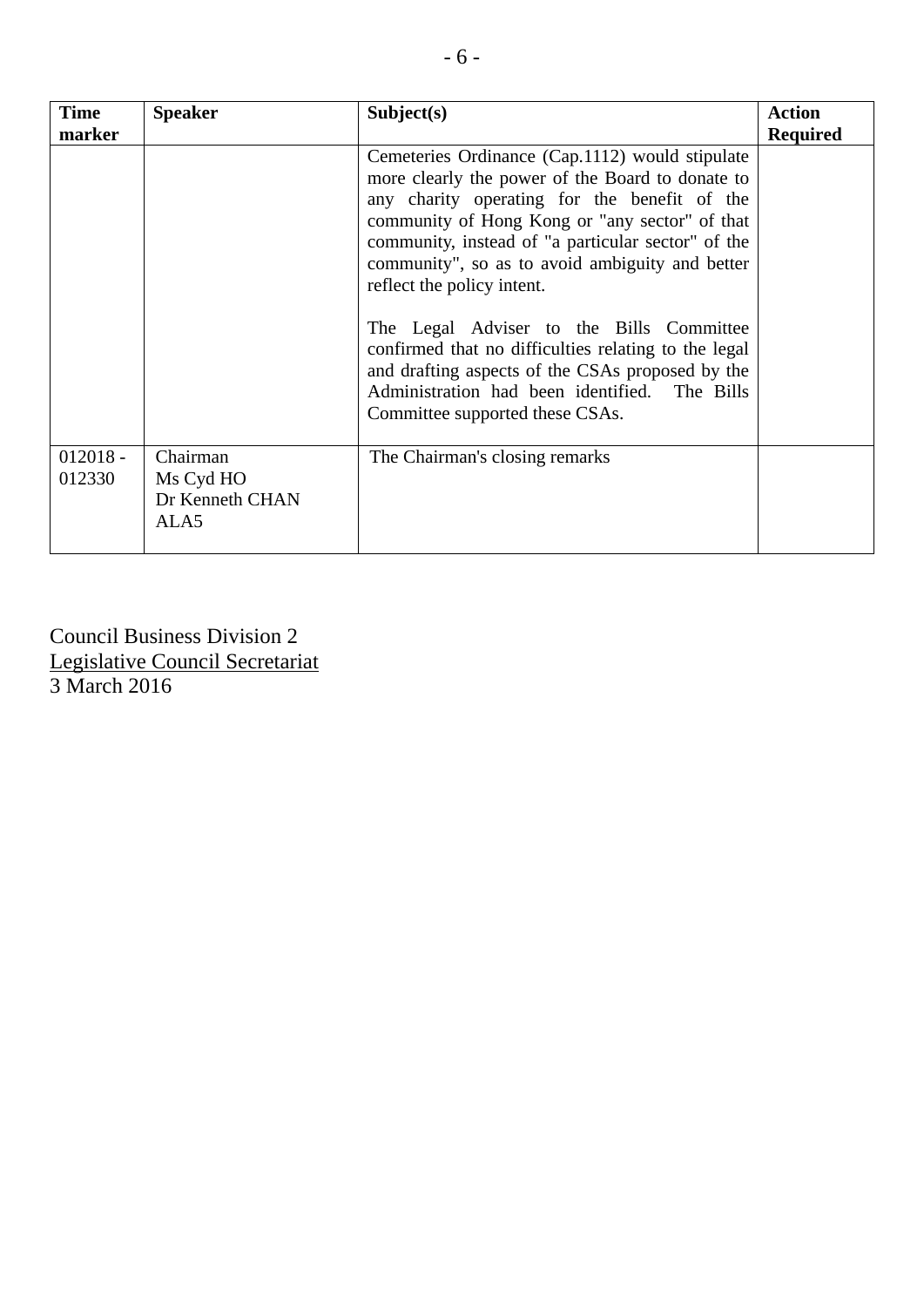### **Bills Committee on Chinese Permanent Cemeteries (Amendment) Bill 2015**

## **List of follow-up actions arising from the discussion at the meeting on 12 January 2016**

1. In relation to clause 29 of the Chinese Permanent Cemeteries (Amendment) Bill 2015 ("the Bill") which amended rule 23 of the Chinese Permanent Cemeteries Rules (Cap 1112A) ("the Rules") to provide that the Board of Management of the Chinese Permanent Cemeteries ("the Board") was not liable for any damage to any part of a cemetery in the event of subsidence, natural disaster, civil commotion, war or terrorist attack, the Administration was requested to provide a response to the following concerns and observations of members/the Legal Adviser to the Bills Committee -

- (a) given that the term "terrorist attack" was not defined in any Ordinance of Hong Kong and the use of such a term (which hinged on the liability of the Board) might in future trigger arguments between the Board and permittees, whether the Administration would, for the sake of clarity, consider spelling out its meaning in the Bill or draw reference to the definition of "terrorist act" under the United Nations (Anti-Terrorism Measures) Ordinance (Cap. 575) which were adopted in other Ordinances and consider proposing Committee stage amendments to the Bill to clarify the meaning of "terrorist attack" therein; and
- (b) if subsidence was caused by excavation works as required by the Board or poor design and maintenance of facilities in the Chinese Permanent Cemeteries ("CPCs") or otherwise caused by the negligence of the Board or its servants or agents, whether the Board would be liable to pay compensation for damage to any grave space, urn lot or niche; or if the subsidence was caused by a third party, whether the Board would hold that third party liable.

2. Members noted that apart from the proposed amended rule 23 which sought to update the general exemption clause, the proposed amended rule 22(3) of the Rules also related to damage liabilities of the Board, which stipulated that "every monument, headstone, tablet, railing, fence, enclosure and every other commemorative article, whether movable or immovable, which is placed at any grave space, urn lot or niche is to be placed there at the sole risk of the permittee, and the Board is not liable for any loss or damage to it". Concern was raised as to whether the Board would be liable for any loss of mementos or damage to any grave space, urn lot or niche arising from any cause, including such as